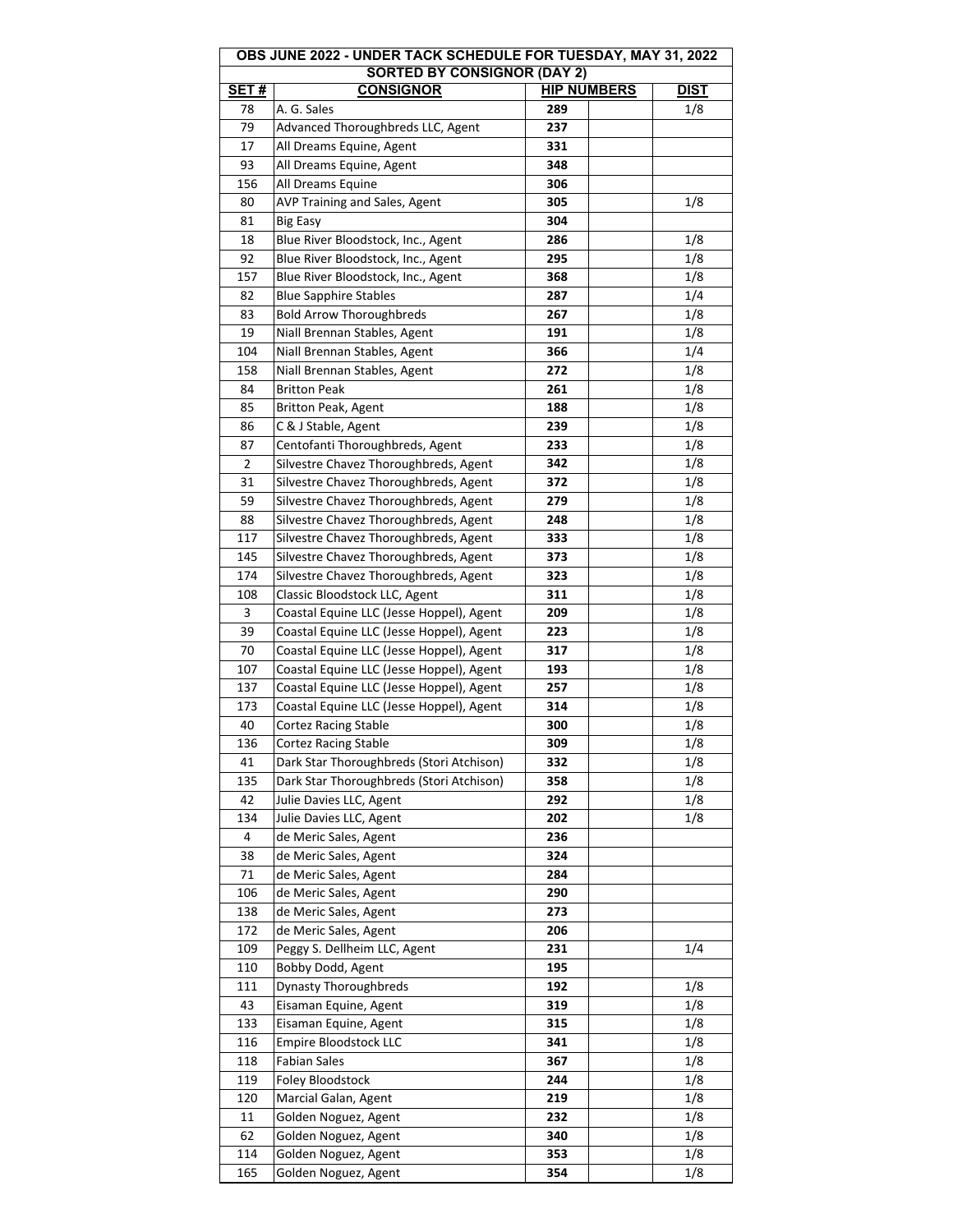| OBS JUNE 2022 - UNDER TACK SCHEDULE FOR TUESDAY, MAY 31, 2022 |                                             |                    |  |             |  |
|---------------------------------------------------------------|---------------------------------------------|--------------------|--|-------------|--|
|                                                               | <b>SORTED BY CONSIGNOR (DAY 2)</b>          |                    |  |             |  |
| SET#                                                          | <b>CONSIGNOR</b>                            | <b>HIP NUMBERS</b> |  | <b>DIST</b> |  |
| 20                                                            | Golden Rock Thoroughbreds, Agent            | 245                |  | 1/8         |  |
| 103                                                           | Golden Rock Thoroughbreds, Agent            | 234                |  | 1/8         |  |
| 159                                                           | Golden Rock Thoroughbreds, Agent            | 312                |  | 1/8         |  |
| 121                                                           | Golden Thoroughbreds Training and Sales     | 252                |  | 1/8         |  |
| 122                                                           | Goldencents Thoroughbreds                   | 325                |  | 1/4         |  |
| 123                                                           | GOP Racing Stable Corp., Agent              | 316                |  | 1/8         |  |
| 21                                                            | Grassroots Training & Sales LLC, Agent      | 215                |  | 1/8         |  |
| 102                                                           | Grassroots Training & Sales LLC, Agent      | 255                |  | 1/8         |  |
| 160                                                           | Grassroots Training & Sales LLC, Agent      | 281                |  | 1/8         |  |
| 22                                                            | Halcyon Hammock Farm, Agent                 | 222                |  |             |  |
| 101                                                           | Halcyon Hammock Farm, Agent                 | 265                |  |             |  |
| 161                                                           | Halcyon Hammock Farm, Agent                 | 283                |  |             |  |
| 124                                                           | Hartley / DeRenzo Thoroughbreds LLC, Agent  | 247                |  | 1/8         |  |
| 23                                                            | Hoppel's Horse & Cattle Co., Inc., Agent    | 343                |  | 1/8         |  |
| 99                                                            | Hoppel's Horse & Cattle Co., Inc.           | 224                |  | 1/8         |  |
|                                                               |                                             |                    |  | 1/8         |  |
| 162                                                           | Hoppel's Horse & Cattle Co., Inc., Agent    | 189                |  |             |  |
| 44                                                            | J V C Training and Sales, Agent             | 374                |  | 1/8         |  |
| 132                                                           | J V C Training and Sales                    | 243                |  | 1/8         |  |
| 24                                                            | Journeyman Bloodstock Services, Inc., Agent | 369                |  | 1/8         |  |
| 98                                                            | Journeyman Bloodstock Services, Inc., Agent | 271                |  | 1/8         |  |
| 163                                                           | Journeyman Bloodstock Services, Inc., Agent | 318                |  | 1/8         |  |
| 12                                                            | Kings Equine, Agent                         | 256                |  | 1/8         |  |
| 61                                                            | Kings Equine, Agent                         | 278                |  | 1/8         |  |
| 115                                                           | Kings Equine, Agent                         | 285                |  | 1/8         |  |
| 164                                                           | Kings Equine, Agent                         | 293                |  | 1/8         |  |
| 52                                                            | Las Palmas Farm                             | 190                |  | 1/8         |  |
| 45                                                            | Little Horse                                | 269                |  | 1/4         |  |
| 131                                                           | Little Horse                                | 326                |  | 1/8         |  |
| 5                                                             | Mayberry Farm, Agent                        | 320                |  | 1/8         |  |
| 37                                                            | Mayberry Farm, Agent                        | 277                |  | 1/8         |  |
| 72                                                            | Mayberry Farm, Agent                        | 258                |  | 1/8         |  |
| 105                                                           | Mayberry Farm, Agent                        | 221                |  | 1/8         |  |
| 139                                                           | Mayberry Farm, Agent                        | 276                |  | 1/8         |  |
| 171                                                           | Mayberry Farm, Agent                        | 328                |  | 1/8         |  |
| 46                                                            | McKathan Bros. Sales, Agent                 | 339                |  | 1/4         |  |
| 127                                                           | McKathan Bros. Sales, Agent                 | 301                |  | 1/8         |  |
| 7                                                             | Randy Miles, Agent                          | 203                |  | 1/8         |  |
| 48                                                            | Randy Miles, Agent                          | 268                |  | 1/8         |  |
| 90                                                            | Randy Miles, Agent                          | 238                |  | 1/8         |  |
| 129                                                           | Randy Miles, Agent                          | 264                |  | 1/8         |  |
| 169                                                           | Randy Miles, Agent                          | 364                |  | 1/8         |  |
| 50                                                            | Jose Munoz                                  | 361                |  | 1/8         |  |
| 126                                                           | Jose Munoz                                  | 338                |  | 1/8         |  |
| 8                                                             | Navas Equine, Agent                         | 275                |  | 1/8         |  |
| 47                                                            | Navas Equine                                | 216                |  | 1/8         |  |
| 91                                                            | Navas Equine, Agent                         | 347                |  | 1/8         |  |
| 128                                                           | Navas Equine, Agent                         | 334                |  | 1/8         |  |
|                                                               |                                             |                    |  |             |  |
| 170<br>53                                                     | Navas Equine, Agent                         | 227                |  | 1/8<br>1/8  |  |
|                                                               | New Horizon Farm, Inc., Agent               | 225                |  |             |  |
| 54                                                            | Nice and Easy Thoroughbreds                 | 217                |  | 1/4         |  |
| 25                                                            | Ocala Stud, Agent                           | 296                |  | 1/4         |  |
| 151                                                           | Ocala Stud                                  | 253                |  | 1/4         |  |
| 55                                                            | Old South Farm LLC, Agent                   | 329                |  | 1/8         |  |
| 27                                                            | Omega Farm, Agent                           | 335                |  | 1/4         |  |
| 149                                                           | Omega Farm, Agent                           | 371                |  | 1/8         |  |
| 28                                                            | On Point Training & Sales, Agent            | 229                |  | 1/8         |  |
| 148                                                           | On Point Training & Sales, Agent            | 352                |  | 1/8         |  |